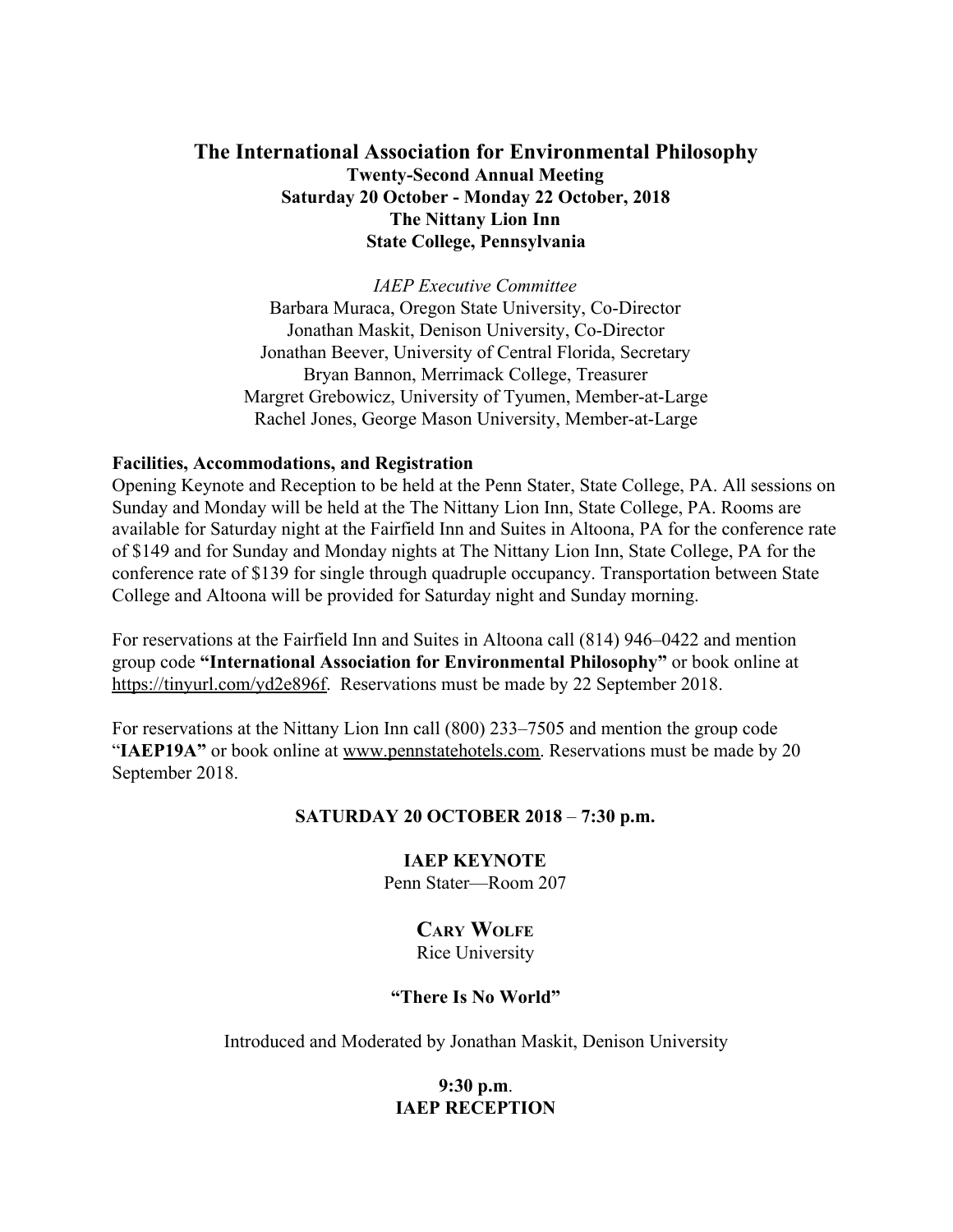### **SUNDAY 21 OCTOBER 2018**

### **SUNDAY MORNING 9:30–11:00 a.m.**

### **Session 1:** *Environmental Mourning*

### **Assembly Room**

Moderator: Jonathan Maskit, Denison University

"Marking Environmental Losses," Anita Bakshi, Rutgers University

- "Marking Loss in Ringwood, New Jersey, with the Ramapough-Lenape Turtle Clan," Samantha Moss, Rutgers University
- "Prometheus' Gifts of Fire and Technics: Contemplating Loss, Mourning, and Resilience Beyond the Anthropocene," Marjolein Oele, University of San Francisco

### **Session 2:** *Humanism and After*

### **Mount Nittany Room**

Moderator: Graydon Wetzler, UC San Diego

- "Of Backswimmers, Bumblebees, and Boreal Forests: Sartre's Dialectics Meets Bryant's Flat Ontology at the Holocene/Anthropocene Threshold," Matthew C. Ally, City University of New York/BMCC
- "Material Construction? Toward the Possibility of a Posthuman Ecofeminism," Benn Johnson, University of North Texas
- "Critical della Mirandola: Post-humanism as Humanism and the Task of Anthroponomy," Jeremy David Bendik-Keymer, Case Western Reserve University

# **Session 3:** *Narrative, Power, Immunity—Spinoza, Husserl, Deleuze* **Alumni Lounge**

**Moderator**: Brian Schroeder, Rochester Institute of Technology

"Fabulation and Responsibility in Times of Ecological Crisis," Russell J. Duvernoy, Seattle University

- "Human Power and Ecological Flourishing: Refiguring Right and Advantage with Spinoza," Oli Stephano, Vassar College
- "Eco-Immunological Phenomenology: An Invitation from Autoimmunity," Deniz Durmuş, John Carroll University

### **SUNDAY MORNING 11:00 a.m.–11:15 a.m., Coffee Break**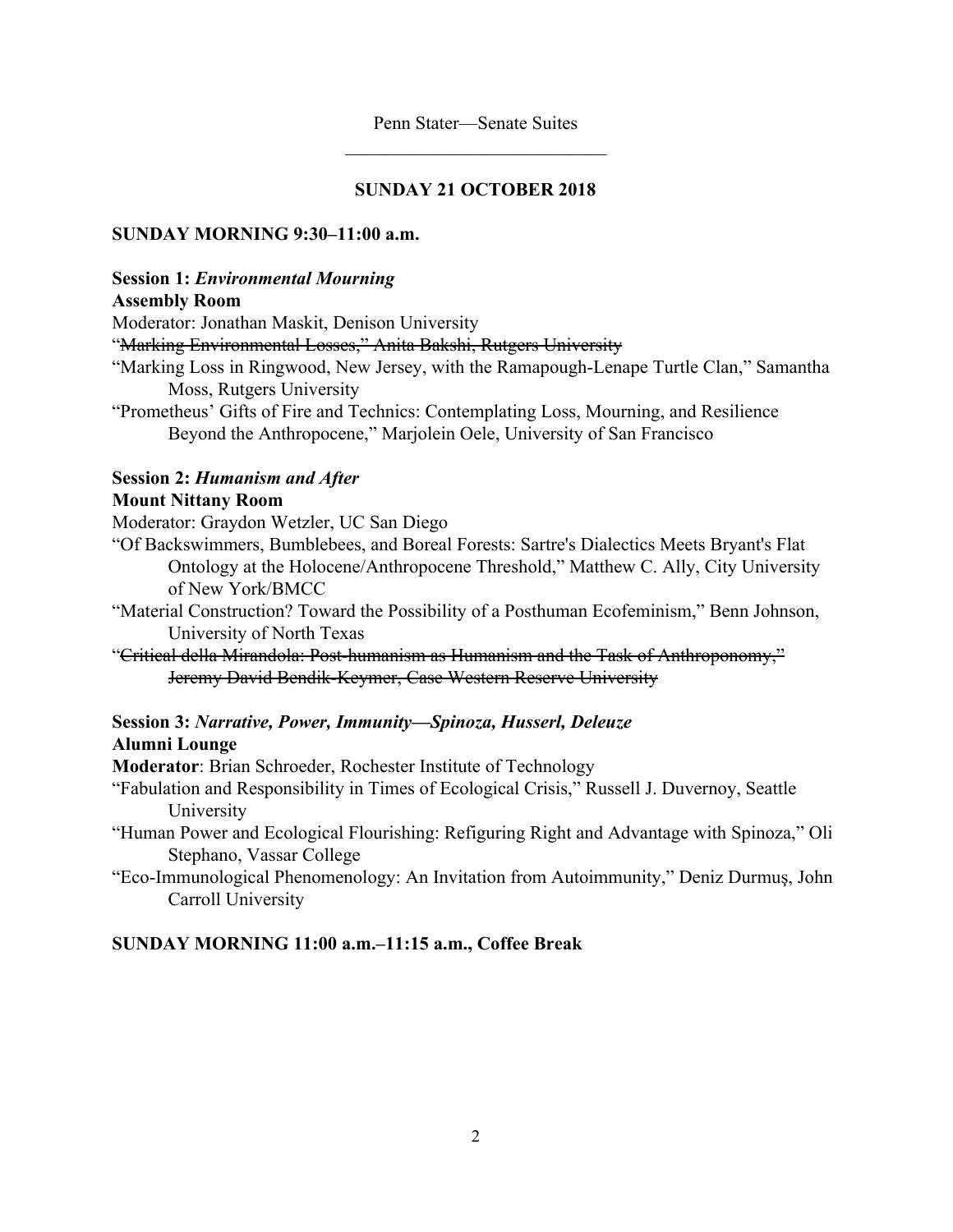#### **SUNDAY MORNING 11:15 a.m.–12:45 p.m.**

#### **Session 1:** *Animal Phenomenology*

**Assembly Room**

**Moderator**: Bob Sandmeyer, University of Kentucky

"A Long Regard": A Phenomenology of the Aviary Gaze," Els Woudstra, Rice University

"Animal Intimacy: Intra-Species connectivity and Care in the Touch," Stephanie Mieko Struble, Stony Brook University

### **Session 2***: Horizons of Memory and Obligation* **Mount Nittany Room**

**Moderator**: Rachel Jones, George Mason University

"The Archive of the Defeated: The Afterlives of Slavery and the Politics of Ecological Memory," Romy Opperman, Pennsylvania State University

- "Is There No World Heritage? On the Possibilities of a Universal Humanism in Architecture," Giorgia Aquilar, Technical University of Munich
- "Is the Source of Ecological Obligation Anthropogenic or Non-anthropogenic?," Robert Scott, University of North Georgia

#### **Session 3:** *Scott Cameron Memorial Lecture*

**Alumni Lounge**

Moderator: Brian Treanor "Skin Deep," Irene Klaver, University of North Texas

#### **SUNDAY AFTERNOON 2:15–3:45 p.m.**

### **Session 1:** *Decentering the Human*

**Assembly Room**

**Moderator**: Graydon Wetzler, UC San Diego

"Recognizing Nonhuman Intentionality Through Playful 'World'-Travel: The Case of Urban Foraging," Anne Portman, University of Georgia

"On the Idea of an African Environmental Philosophy: An Epistemic Approach," Akinpelu Ayokunnu Oyekunle, University of South Africa

"A Thing among Things: Uncovering Non-Anthropocentrism in Heidegger's Philosophy," Brendan Mahoney, State University of New York Polytechnic Institute

### **Session 2:** *Eco-Aesthetics, Atmospheric and Otherwise* **Mount Nittany Room**

**Moderator**: Jonathan Maskit, Denison University

"Seeing Like a Mountain: Merleau-Ponty and the Landscape Aesthetics of Mont.

Sainte-Victoire," Joe Balay, Christopher Newport University

"Gernot Böhme's Aesthetics of Atmosphere," Sune Frølund, University of Aarhus

"Feel the Heat: Edward Abbey, Plato, Lakota Sundance, and Acknowledging," LeAnn M. Holland, Columbia University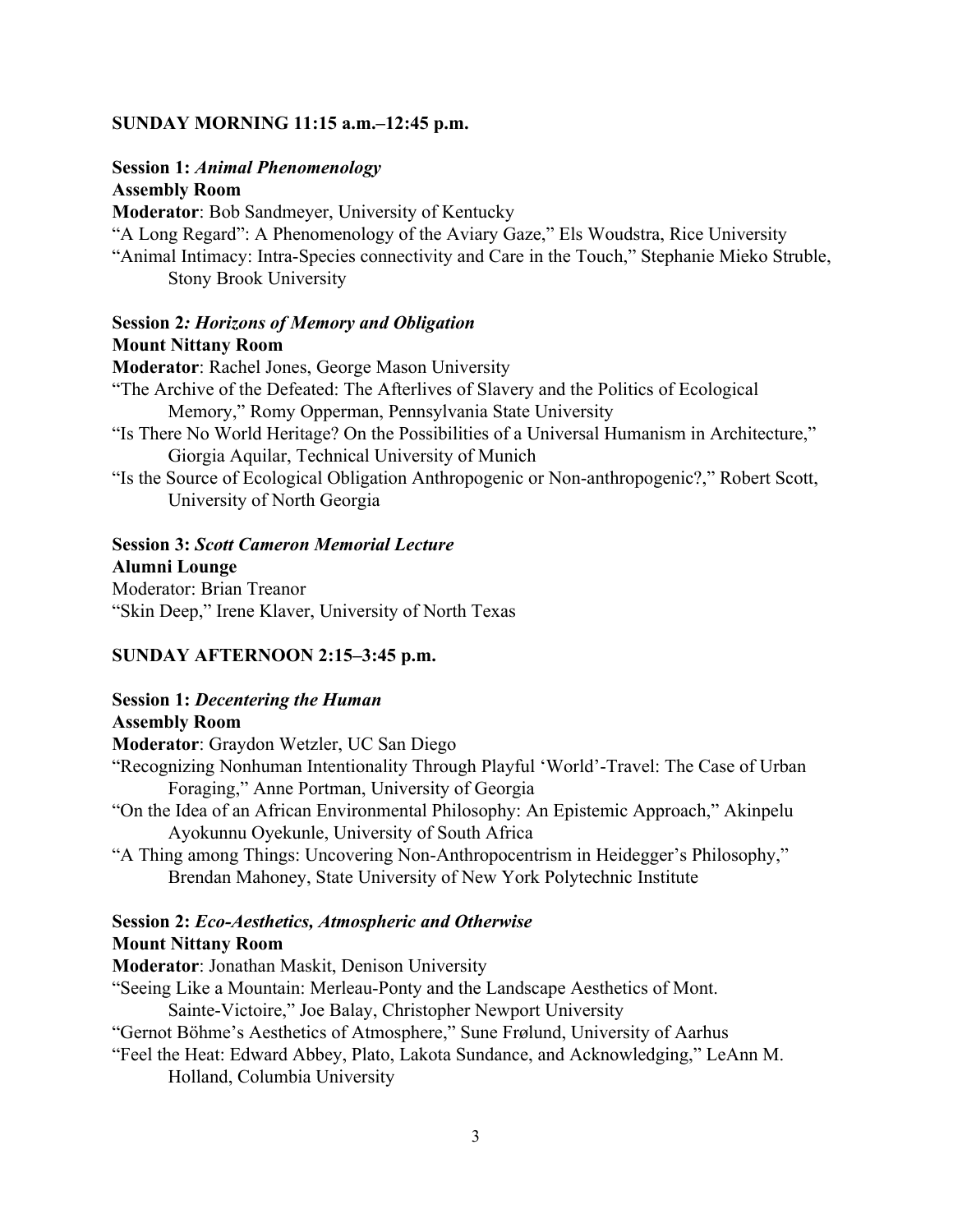**Session 3: Author Meets Critics: Lisa Messeri's** *Placing Outer Space: An Earthly Ethnography of Other Worlds* **(Duke University Press, 2016) Alumni Lounge** Moderator: Margret Grebowicz, University of Tyumen Ed Casey, Stony Brook University Fred Scharmen, Morgan State University School of Architecture and Planning

Lisa Messeri, Yale University

# **SUNDAY AFTERNOON 3:45 p.m.–4:00 p.m., Coffee Break**

### **SUNDAY AFTERNOON 4:00 p.m.–5:30 p.m.**

# **Session 1:** *Cultured Landscapes*

## **Assembly Room**

**Moderator**: Graydon Wetzler, New York University

"On the Ugliness of Windmills and the Sublimity of Oil," Richard Kover, University of Alberta "Thinking Critically about the Place of Being: Doreen Massey, Martin Heidegger, and the Event of Place," Christopher Lamb, Marlboro College

"Travelling Plants: How the Transportation of the Plant World Effects Our Experience of It," Christopher Black, Texas A&M University

### **Session 2:** *Beyond Kinship: Tracing Biological Connections* **Mount Nittany Room**

**Moderator**: Barbara Muraca, Oregon State Unversity

- "The Relics of Emergence: Ontological Slippage in Biosignatures from the Origins of Life," Annu Dahiya, Duke University
- "Epistemology as an environmental investigation," Guillaume Dechauffour, Université Paris-Sorbonne, SND
- "It Matters How We Make Kin," Brandon Fenton, York University

### **Session 3: Author Meets Critics: John Hultgren's** *Border Walls Gone Green: Nature and Anti-Immigrant Politics in America* **(University of Minnesota Press, 2015) Alumni Lounge**

**Moderator**: Margret Grebowicz, University of Tyumen Claire Colebrook, Pennsylvania State University Chris Schaberg, Loyola University of New Orleans John Hultgren, Bennington College

## I**AEP BUSINESS MEETING Sunday 5:45 p.m. Assembly Room**

### $\mathcal{L}_\text{max}$  , where  $\mathcal{L}_\text{max}$  , we have the set of  $\mathcal{L}_\text{max}$ **MONDAY 22 OCTOBER 2018**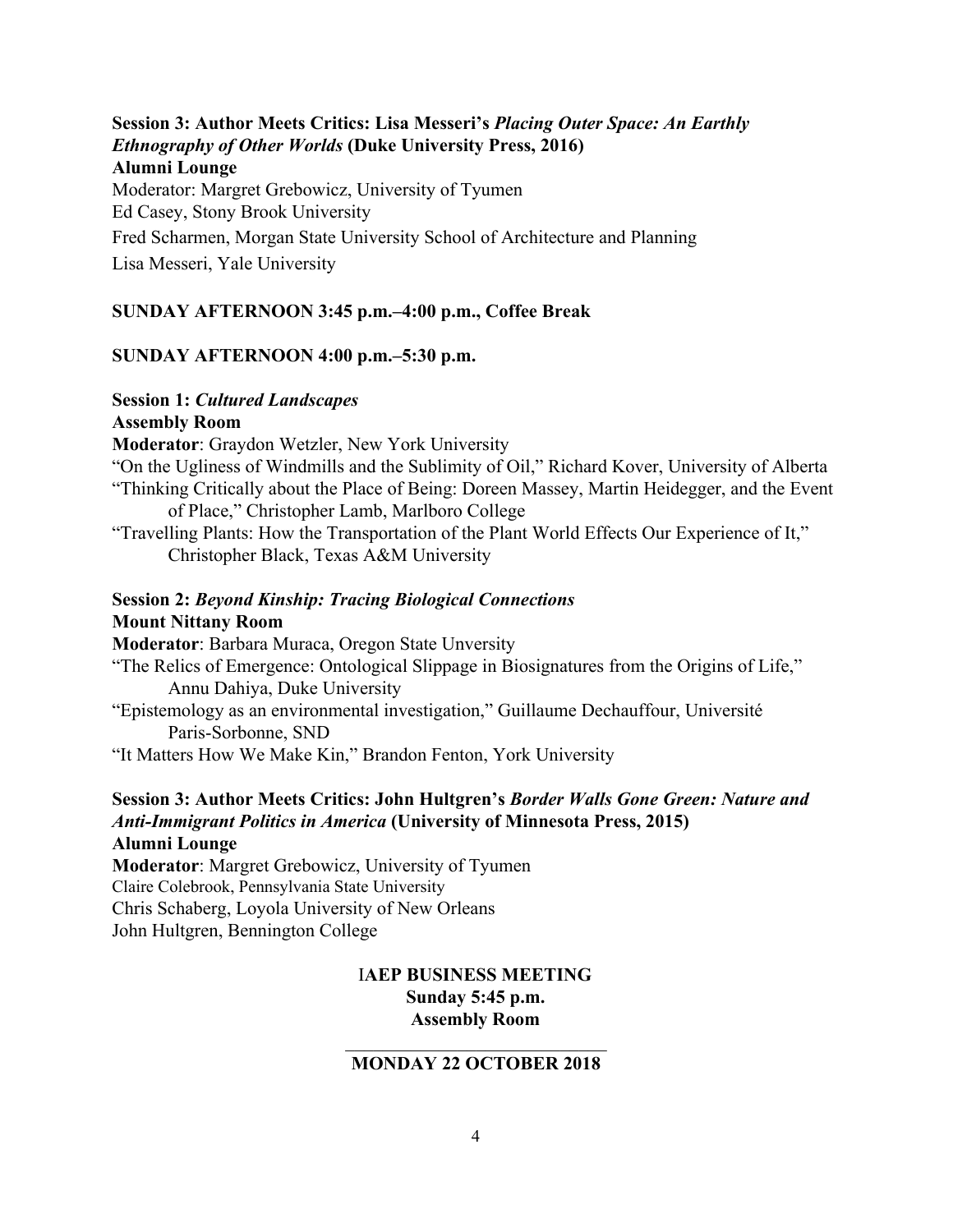### **MONDAY MORNING 9:00 a.m.–10:30 a.m.**

### **Session 1:** *Anthropocenic Dialectics*

### **Assembly Room**

**Moderator**: Barbara Muraca, Oregon State University

- "The Anthropocene's Impossible Future," Michael Barnes Norton, University of Arkansas at Little Rock
- "An End to Human History: Dialectics of the Anthropocene," André Krebber, University of Edinburgh
- "Natural Meanings and Cultural Values," Simon James, Durham University

### **Session 2:** *Environmental Justice in Practice* **Mount Nittany Room**

**Moderator**: Rachel Jones, George Mason University

- "Becoming an Organic Instrument: The Case of the Orange County Water District," Razvan Amironesei, University of California, San Diego
- "Opposing California's WaterFix: The Trump Administration and the Future of Environmental Advocacy," Caleb Scoville, University of California, Berkeley
- "'Homelessness' in Louisiana's 'Cancer Alley': A Case for a Guiding Ethos in Environmental Justice," Craig Condella, Salve Regina University

# **Session 3:** *Invited Panel: At Home with the Otherworldly* **Faculty Staff Club**

Moderator: Margret Grebowicz, University of Tyumen "Mother (other) Earth: Women, Nature, and Alien Worlds," Lisa Messeri, Yale University "Space Settlement: Closed Loops, Open Systems, and the Ends of Worlds," Fred Scharmen, Morgan State University

"Life on the Other World," Christopher Schaberg, Loyola University New Orleans

### **MONDAY MORNING 10:30 a.m.–10:45 a.m., Coffee Break**

### **MONDAY MORNING 10:45 a.m.–12:15 p.m.**

#### **Session 1:** *Fake by Design? Experiments in Rewilding, Urban Parks, and Environmental Simulations*

**Assembly Room**

**Moderator**: Jonathan Beever, University of Central Florida

- "Proving Grounds: Experimental Rewilding, Historical Ecology, and 'Real Nature'," Eric Godoy, Illinois State University
- "A Nature Worth Faking: Valuing the Wild Spaces of Brooklyn's Prospect Park," Andrea Gammon, Technische Universiteit Delft

"Three Criteria for (Environmental) Authenticity," Kimberly Dill, The University of Texas at Austin

### **Session 2:** *Environmental Justice*